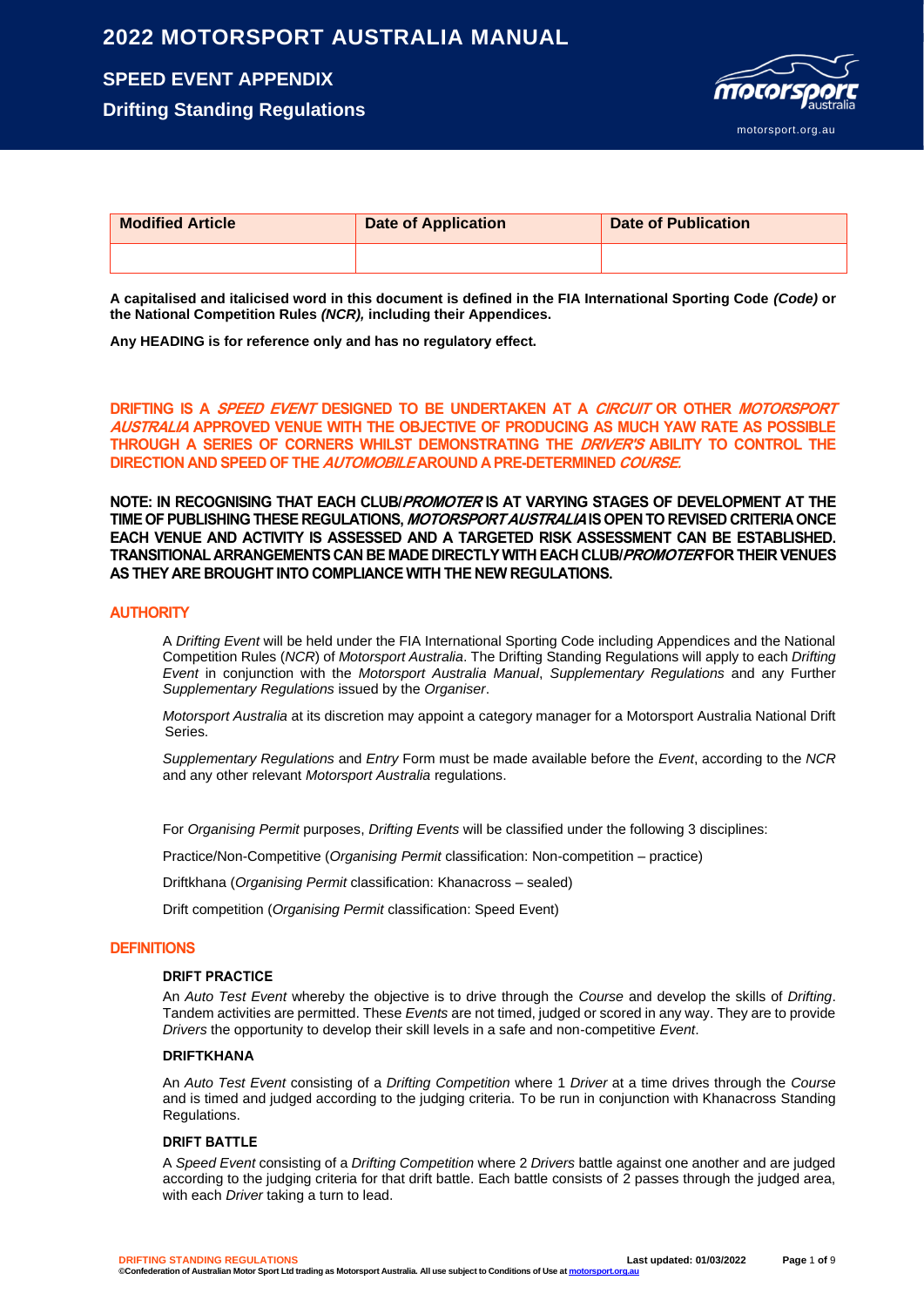### **TANDEM**

An *Auto Test* or *Speed Event* whereby 2 *Automobiles* attempt to drive together to emulate the style, speed and yaw rate of the lead *Automobile* on each pass.

### **TEAM DRIFTING**

A *Speed Event* consisting of a *Competition* between teams of *Drivers*, with 3 to 4 *Drivers* in each team. Each team passes through the judged area individually (i.e. 1 team at a time) and is assessed by the judge or judges against a number of criteria which may include speed, line, angle, emulation and proximity. Teams compete for the highest point score. There are no elimination battles between teams. There is no competition between team members.

### **JUDGING**

A judge or panel of judges will establish the order of merit of *Drivers* as they traverse the judged area. Assessment will be made according to *Automobile* control competence based on the judging criteria. Judges will be appointed as "Judges of Fact" in accordance with the *NCR*. A Chief Judge must be nominated by the *Organiser*.

### **JUDGED AREA**

The portion of the *Course* where judging will take place. Activities occurring outside the judged area will not be taken into account by the judges. Activities occurring outside the judged area may be taken into account by the Clerk of the Course and Stewards as appropriate.

### **YAW ANGLE**

Is the degree of maintained angle at which the *Automobile* moves along a set line or course relative to the *Automobile's* direction of travel.

## **Section 1: GENERAL REGULATIONS FOR DRIFT EVENTS**

#### 1. **DRIFTING TRACK OR VENUE REQUIREMENTS**

### **1.1 TRACK OR VENUE**

- (a) *Drifting Speed Events* will be conducted on a sealed surface within the confines of either:
	- a Race *Circuit* holding a current and valid Motorsport Australia Category A or B Track Licence; or
	- (ii) a venue specifically approved for the activity by *Motorsport Australia* and issued with a Motorsport Australia Category C Licence for a *Drifting* venue.
- (b) *Drifting Auto Test Events* will be conducted on a sealed surface approved for *Drifting Speed Events* (see paragraph 1.1(a)) or otherwise as approved by *Motorsport Australia* within an *Organising Permit*. In every case *Courses* will be modified and/or designed to ensure expected speeds are less than 70 km/h.
- (c) An application for a Motorsport Australia Category C Licence for a *Drifting* venue must be submitted and approved by *Motorsport Australia* prior to the issuing and approval of any Motorsport Australia *Organising Permit* for a *Drifting Event* at that venue.
- (d) The *Organiser* is responsible to ensure that the venue is appropriately licenced and approved by *Motorsport Australia*. For Drift Practice, no Track Licence is required.
- (e) Each venue must ensure that specific and controlled areas are in place to ensure Spectator Safety.
- (f) The layout of the *Course* is not subject to restriction based on weather conditions it may be wet or dry depending on requirements for the *Event* and environmental conditions.

### **1.2 NO DRIFT ZONE**

Certain parts of the *Course* or venue will be designated a "no drift zone". In addition to the changeover area, these areas may include entry/exit areas and other areas at the discretion of the *Organiser*.

#### $2.$ **DRIVER ELIGIBLITY**

### **2.1 DRIFT AUTO TEST EVENTS**

Each *Driver* in a Drift Practice event must hold a current Motorsport Australia Speed Licence or higher.

### **2.2 DRIFT SPEED EVENTS**

Each *Driver* in a drift competition event must hold a current Motorsport Australia Speed Licence or higher.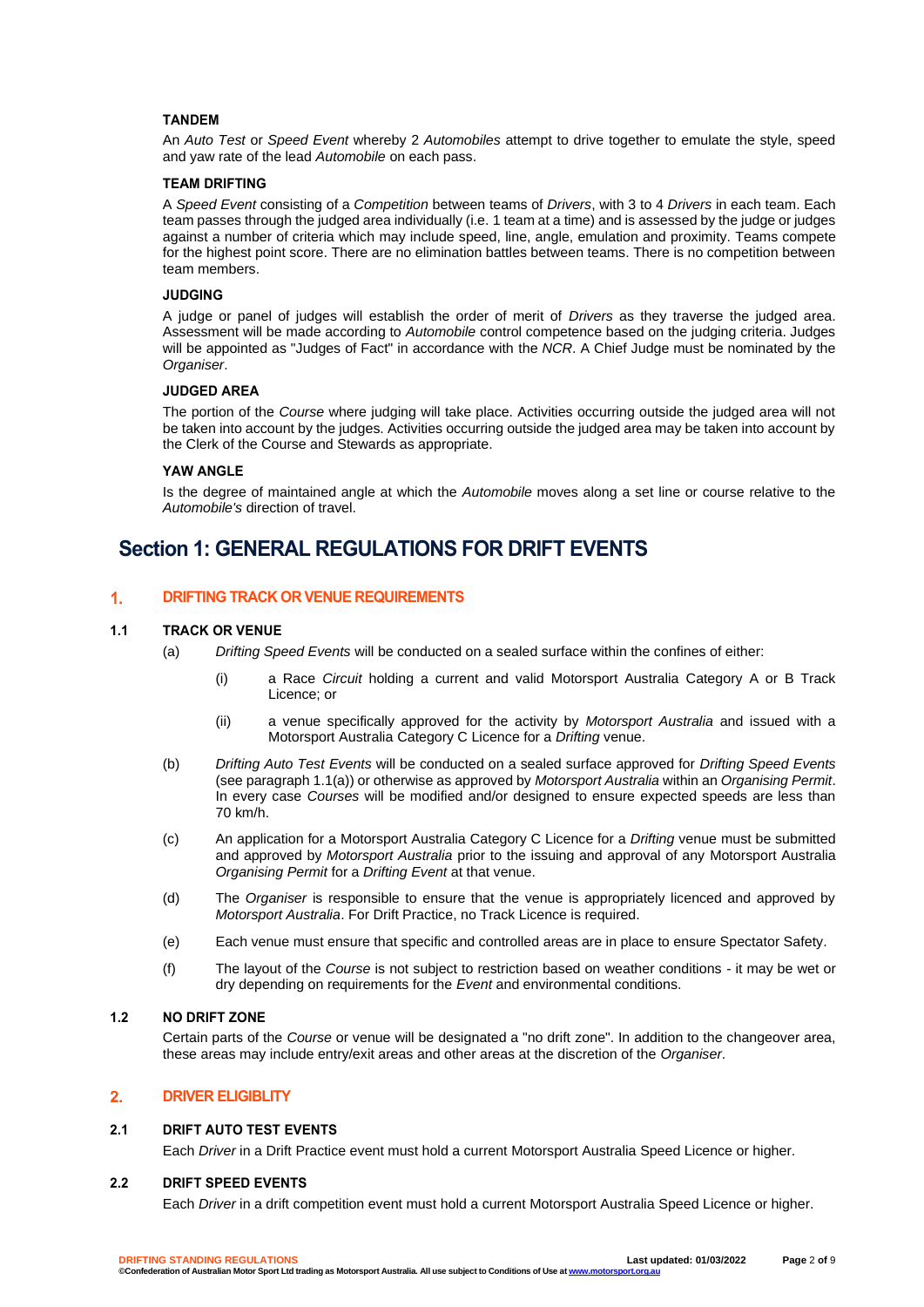#### $3.$ **EVENT SAFETY REQUIREMENTS**

- (a) Fire extinguishers must be present at the *Start* area, finish area and at observers/flag marshals' points around the *Course* or venue.
- (b) A first aid/medical plan must be submitted to *Motorsport Australia* with the *Organising Permit*  application by the *Organiser*, appropriate for the level of event being run and in accordance with the General Appendix - Medical Services at Motor Sport Events in the *Motorsport Australia Manual*.
- (c) The Clerk of the Course must ensure all spectators remain in designated areas behind established first lines of protection as per the Motorsport Australia Track Operator's Safety Guide.
- (d) A speed limit of 10 km/h will apply in the pit and paddock area. Failure by any *Driver* to respect this limit may be referred to the Stewards who may apply a penalty up to and including *Disqualification* from the *Competition*. The Clerk of the Course is the Judge of Fact for determining any breach of this regulation.

#### 4. **FLAGS**

Flag signals will be used around the *Course* to warn the *Driver* of certain conditions. These definitions may be varied by the Clerk of the Course for each *Event*. If so this will be advised in writing at the drivers' briefing. The flags that may be used are:

| <b>Green Flag</b>     | This will be used to Start the Competition.                                                                                                                                      |
|-----------------------|----------------------------------------------------------------------------------------------------------------------------------------------------------------------------------|
| <b>Yellow Flag</b>    | This will be used to warn of a problem ahead. Driver must SLOW<br>DOWN and be ready to stop at Start/Finish Line for further instruction.<br>Drivers must not continue Drifting. |
| <b>Red Flag</b>       | This indicates a severe problem ahead and the <i>Driver</i> must prepare to<br>stop immediately. The Competition has been stopped.                                               |
| <b>Chequered Flag</b> | The Competition is finished and you must leave the Course.                                                                                                                       |

#### $5<sub>1</sub>$ **BRIEFING**

- (a) Each *Competitor/Driver* must attend all notified briefings and site inductions at each *Event*. Failure to attend compulsory briefings/site induction may be referred to the Stewards who may apply a penalty up to and including *Disqualification* from the *Competition*.
- (b) The briefing must include information on the physical layout of the *Course*, including but not limited to the judged area, the start/finish area, the changeover area and the precise details in regard to the way in which the *Event* will be conducted.
- (c) For a *Drifting Competition* it will include a briefing from the Chief Judge which will detail the judging criteria for that *Event*.
- (d) The briefing may also include any other information the Clerk of the Course feels necessary to ensure the safe conduct of the *Event* and that each *Driver* is clear on the requirements for the *Event*.

#### 6. **DUTIES OF OFFICIALS**

### **6.1 STEWARDS:**

- (a) Stewards will have duties and powers as set down in the *NCR*.
- (b) Stewards must be appointed by *Motorsport Australia* to all *Drifting Competitions*, and may be appointed to any *Drifting Event* as required by *Motorsport Australia*.
- (c) Stewards will have no responsibility for the judging of the *Event*.

### **6.2 CLERK OF THE COURSE**

The Clerk of the Course will have duties and responsibilities as set down in the *NCR*.

### **6.3 SCRUTINEERS**

Scrutineers will have duties and responsibilities as set down in the *NCR*. The Chief Scrutineer of each *Event* may refer any *Automobile* to the Stewards which in their opinion is unsuitable for the *Competition* or otherwise in breach of these rules.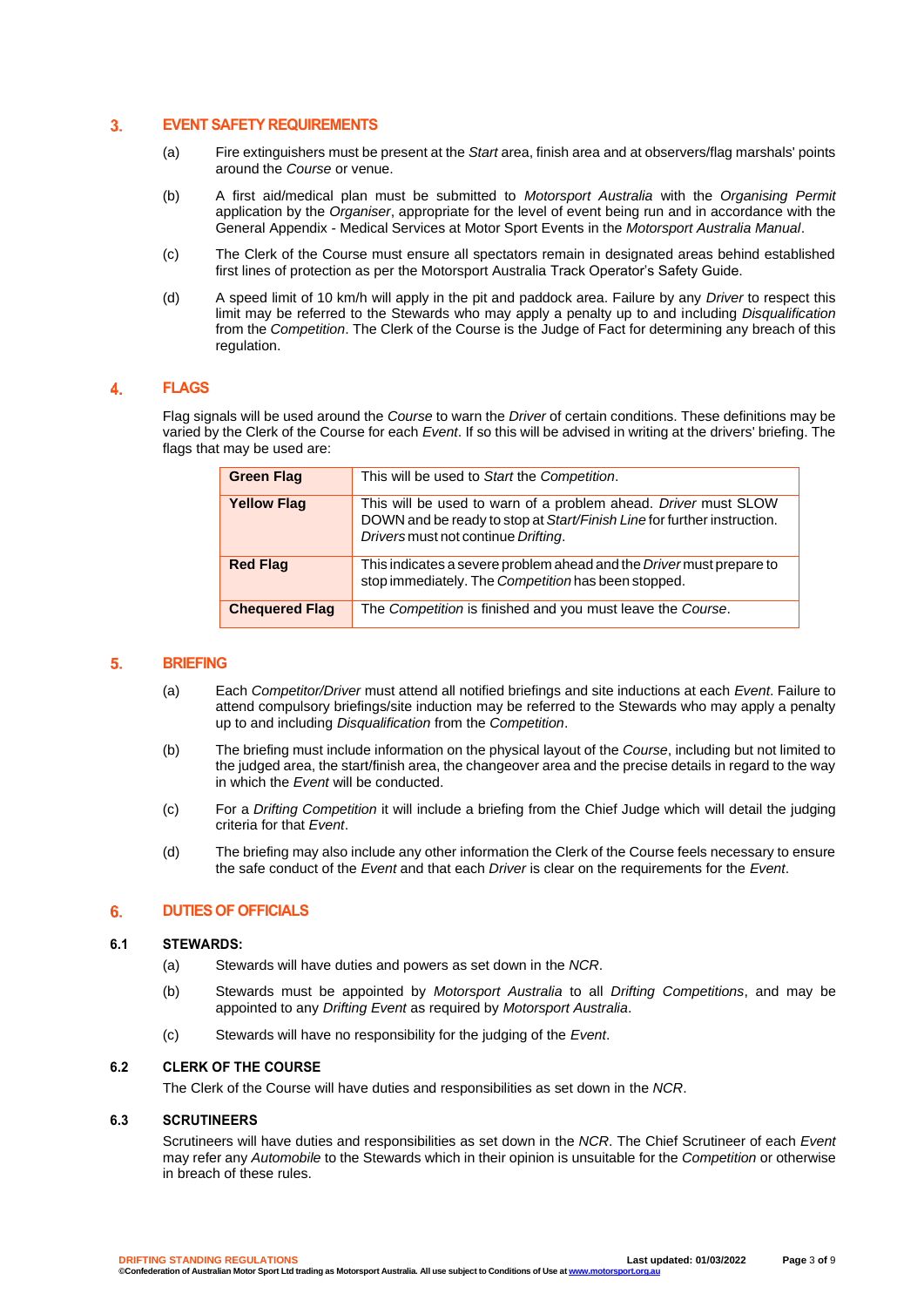### **6.4 OBSERVERS AND FLAG MARSHALS**

Observers and Flag Marshals will have duties and responsibilities as set down in the *NCR*.

#### $7<sub>1</sub>$ **SCRUTINEERING**

Each *Automobile* must undergo scrutineering for regulation compliance prior to participation in any practice or *Competition* activity.

#### 8. **PASSENGERS**

*Passengers* will only be permitted in accordance with the Motorsport Australia Motor Sport Passenger Ride Activity (MSPRA) Policy and:

- (a) Only in non-competition activities; and
- (b) Permitted on *Speed Event Courses* (see paragraph 1.1(a) only in an *Automobile* which is fitted with a minimum of a Type 2 Safety Cage in accordance with Technical Appendix - Schedule J of the *Motorsport Australia Manual*.

#### 9. **PROTESTS**

Protests will only be accepted by the Stewards for reasons of *Automobile* eligibility or application of these Regulations.

#### $10.$ **DRIVER BEHAVIOUR AND STANDARDS**

- (a) Directions and requests by officials must be obeyed. Each *Competitor/Driver* is required to behave in a safe and responsible manner at all times.
- (b) It is the responsibility of the *Driver* to understand the *Course* and for competition events the judging criteria.
- (c) Placing the wheels of the *Automobile* outside the sealed surface of the *Drifting Course* will not be tolerated and may incur a penalty. The Clerk of the Course is the Judge of Fact for determining any breach of this regulation.
- (d) Burnouts are prohibited, save for designated areas as defined by the Clerk of the Course. The Clerk of the Course is the Judge of Fact for determining whether a burnout has been conducted.
- (e) A *Driver*, and/or any *Passenger*, is prohibited to extend any part of their person outside the body work of the *Automobile*. This includes actions such as hands/arms out windows, or opening of doors whilst the *Automobile* is in motion.
- (f) The Clerk of the Course will adjudicate on dangerous or unacceptable conduct, which may be referred to the Stewards who may apply a penalty up to and including *Disqualification* from the *Competition*.
- (g) A *Competitor/Driver* demonstrating behaviour that, in the eyes of the Clerk of the Course, provides them with an undue competitive advantage will be deemed as "unsporting conduct" and may be referred to the Stewards who may apply a penalty up to and including *Disqualification* from the *Competition*.

## **Section 2: GENERAL REGULATIONS FOR DRIFT PRACTICE**

#### $\mathbf{1}$ . **GROUPING:**

- (a) There are 3 levels of skill used to group each *Driver* for a Drift Practice event. The Clerk of the Course is responsible for the grouping of each *Driver*:
	- (i) Beginner: for a new comer to the sport and for those with little experience with *Automobile* control at this type of event, as determined by the Clerk of the Course. A beginner will be limited to a single *Automobile* Drift Practice and must be given adequate *Automobile* spacing to ensure no *Automobile* to *Automobile* contact;
	- (ii) Intermediate and Advanced: Each *Driver* classifies themselves at scrutineering. The Clerk of the Course has the right to re-allocate a *Driver* to a different group based on their skill level displayed on *Course*. Grouping is not mandatory for Intermediate and Advanced skill levels, however it can aid in skill development.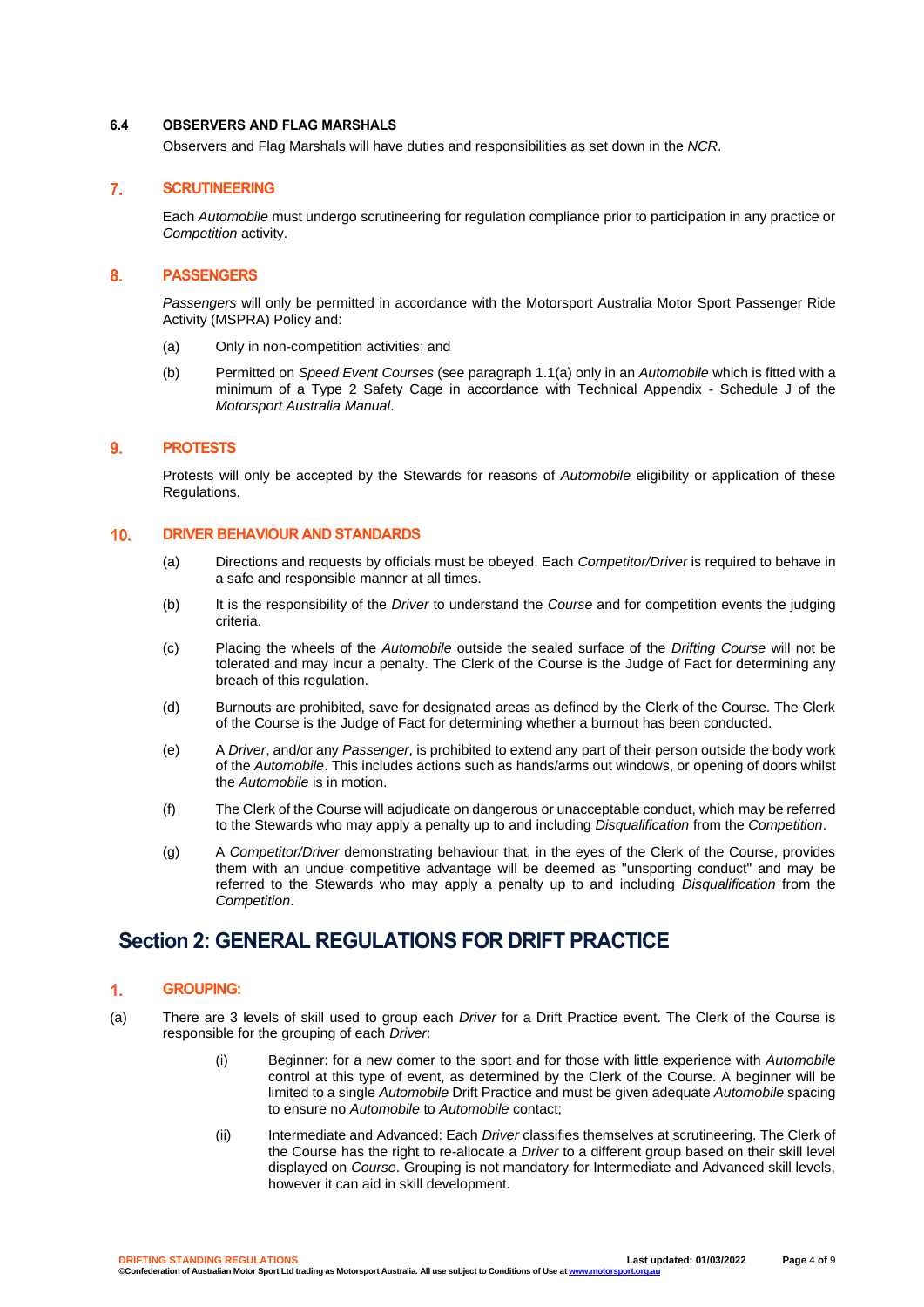#### $2.$ **SESSIONS:**

- (a) At the discretion of the *Organiser* and as listed in the *Supplementary Regulations*.
- (b) Drift Battle simulation, or Tandem sessions are permitted for Intermediate and Advanced skill groups, with a maximum of 2 *Automobiles* permitted in each run of the *Course*.
- (c) Team Drift Practice sessions are permitted provided each team member is of an Intermediate or Advanced Skill Level, with a maximum of 4 *Automobiles* permitted in each team run of the *Course*.

#### **EVENT LAYOUT:**   $3<sub>1</sub>$

At the discretion of the *Organiser* and as listed in the *Supplementary Regulations*.

## **Section 3: GENERAL REGULATIONS FOR DRIFTING COMPETITION**

#### $1<sub>1</sub>$ **EVENT FORMAT**

### **1.1 EVENT PRACTICE**

Practice sessions will be scheduled by the *Organiser*. Practice runs will not be judged, and thus mistakes or good performances by *Drivers* will not count towards their order of merit. Practice, is strictly an opportunity for *Drivers* to familiarise themselves with the layout of the *Course* and to appropriately tune their *Automobiles* and test their driving ability. The area established for practice must always include the entire judged area, and may also include additional areas.

### **1.2 QUALIFYING**

- (a) The *Organiser* may rank *Drivers* into any qualifying order or determine the qualifying format. This may for instance be determined by subjective assessment, performance in previous competitions or current championship standings or as determined by a practice session or other format as determined (i.e. Round-Robin).
- (b) Practice and qualifying sessions may be combined, in which case judges will be advised by the start line personnel if a *Driver* is about to commence a qualifying (as opposed to a practice run).
- (c) A qualifying run is an opportunity for each *Driver* to demonstrate their abilities within the criteria laid down for judging. Judges will view qualifying and rank each *Driver* according to the criteria as set down. The amount of qualifying time and the number of qualifying runs given to each *Driver* will be determined by the *Organiser*.
- (d) The process for determining qualifying order will be defined in the *Supplementary Regulations* or Further *Supplementary Regulations* for the *Event*. The *Organiser* has the right to use qualifying as a method of determining which *Drivers* will progress to Drift Battles. The number of *Drivers* that will be permitted to compete in Drift Battles (for example whether the competition will start with a round of 32, a round of 16, a round of 8, etc.) will be defined in the *Supplementary Regulations* for the *Event*.

### **1.3 DRIFT BATTLE**

A judged 2-car run as per the definition above. Each *Driver* will take a turn in leading in the Drift Battle and at the conclusion of the first run, the *Automobiles* will swap positions in the designated changeover area only. Overtaking between pairs is prohibited unless the *Driver* of the lead *Automobile* has slowed significantly or the passing manoeuvre takes place while both *Automobiles* are demonstrating a significant yaw angle. Performing an overtake manoeuvre does not directly apply a result to either the overtaking or overtaken *Driver*.

### **1.4 START AREA**

The start area layout and the format of the Drift Battle *Start* must be communicated, by the *Organiser*, to each *Driver* prior to the Drift Battle commencing.

### **1.5 CHANGEOVER AREA**

The location of the changeover area must be communicated, by the *Organiser*, to each *Driver* prior to the Drift Battle commencing. The changeover area is to be a minimum of 35 m in length and must be visually marked at least on the side of the *Course* at the start and finish of the changeover area. The use of traffic cones or similar is recommended for marking the changeover area.

### **1.6 FINISH AREA**

The location of the Drift Battle finish point must be communicated, by the *Organiser*, to each *Driver* prior to the Drift Battle commencing. The finish area must be visually marked at least on the side of the *Course*.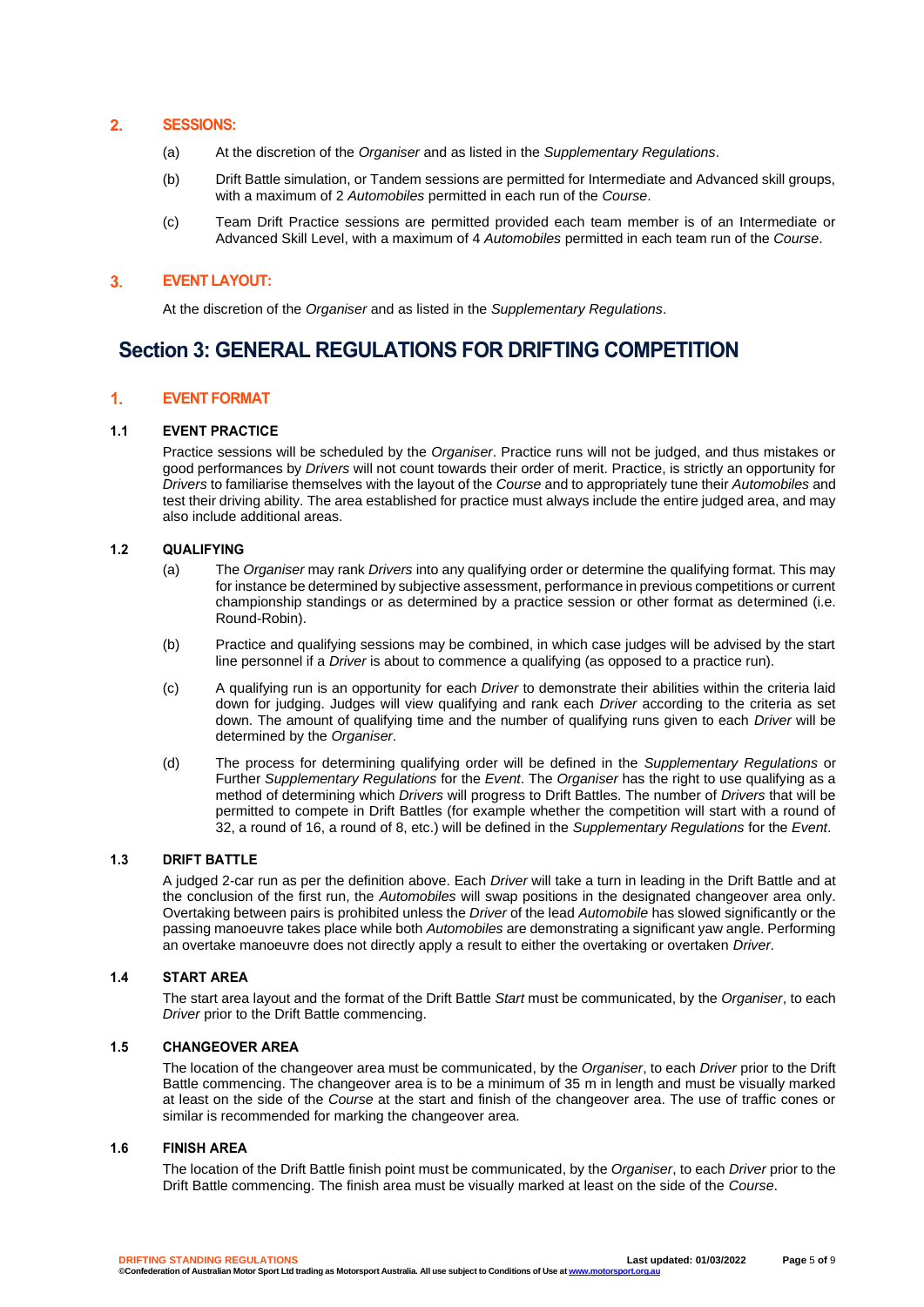### **1.7 ADDITIONAL COURSE MARKINGS**

Any additional *Course* markings, (i.e. clipping points, drift line markers) must be communicated to each *Driver* prior to the Drift Battle commencing. It is recommended that these points are also marked visually at least on the side of the *Course*.

#### $2.$ **AUTOMOBILE IDENTIFICATION**

Each *Automobile* in *Competition* must have a number as advised by the *Organiser* which is clearly visible from a distance, located on front and/or side of the *Automobile*.

#### $3.$ **CLASSES**

The *Organiser* may allocate classes within a particular event to delineate groups of appropriate *Drivers* e.g. beginner, intermediate and advanced. Each *Competitor* will be advised if any classes apply to an event in the *Supplementary Regulations*.

#### 4. **METHOD OF JUDGING AND SCORING**

- (a) For each *Event* a judge or panel of judges will be appointed by the *Organiser.* If there is more than 1 judge, the *Organiser* will nominate 1 judge as the Chief Judge. The Chief Judge will use this position only to adjudicate on tied scores.
- (b) Scores or battle results will be based upon the qualitative assessment of judges.
- (c) Scoring or battle results will take place according to criteria set by the *Organiser*. Such criteria will be made available to each *Competitor/Driver* prior to an event commencing.
- (d) The judges are the only persons who may advise a *Competitor/Driver* on interpretations on the judging criteria.

#### $\overline{5}$ . **JUDGES DECISION:**

- (a) Generally the judge's decision will be final and no protest or appeal may be made to the Stewards regarding the decision of the judges of an *Event*.
- (b) A specific Drifting Championship, Series or *Event* will be required to detail the regulations and/or requirements in regard to a judged decision and may permit a *Driver* to seek a judge's decision appeal or review, the process and detail of which will be included in the Championship, Series or Event *Supplementary Regulations*. This is not a mandatory requirement and is available at the discretion of the *Organiser*.

#### 6. **JUDGING CRITERIA**

- (a) A specific Drifting Championship, Series or *Event* will be required to detail the regulations and/or requirements in regard to the judging criteria.
- (b) Judging criteria will differ between qualifying and Drift Battle.

### **6.2 The criteria for judging may, and recommended as a guide, include the following:**

- (a) **QUALIFYING:** During qualifying judges will assess *Drivers* against at least 3 criteria speed, line and angle:
	- (i) **Speed:** Maximum points will be awarded to the *Driver* whose *Automobile* maintains a consistent high-speed yaw angle (relative to the radius of the corner) considering the speed that the *Driver's Automobile* maintains:
		- (A) entering a corner;
		- (B) through a corner; and
		- (C) through the entire judged area.
	- (ii) **Line:** How closely a *Driver's Automobile* is able to follow the drifting line as set by the *Organiser*. Maximum points will be awarded to a *Driver* who can clip each "clipping point" of each corner, through the entry, apex and exit of turns. Points will be deducted from a *Driver*  who fails to keep within the track edges while drifting.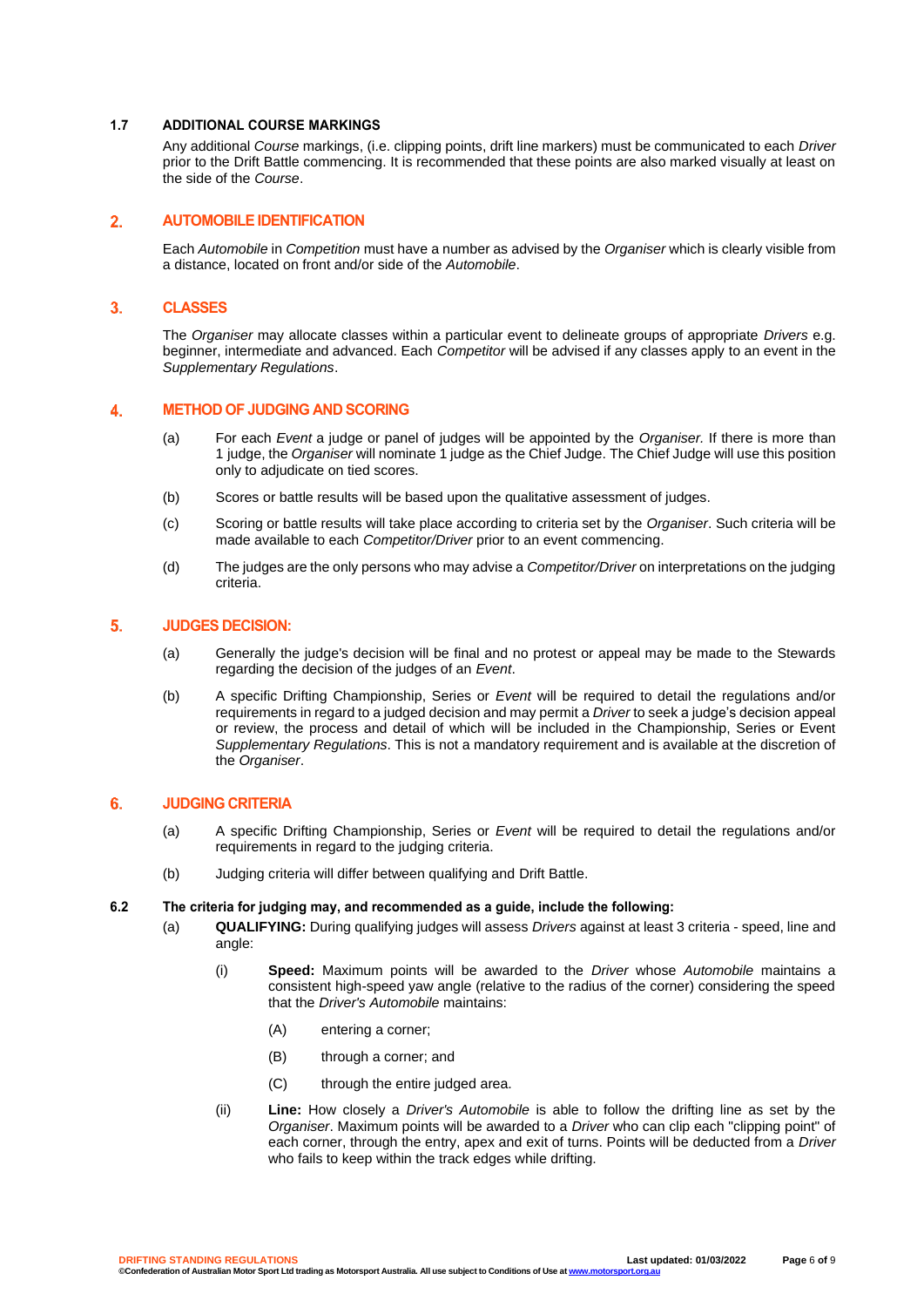- (iii) **Yaw angle:** The angle of rotation of the *Automobile* relative to its direction of travel, as well as the *Driver's* ability to sustain this angle for as long as possible. Particular emphasis is placed on a *Driver's* ability to:
	- (A) apply yaw entry angle into a corner;
	- (B) link corners using a consistent series of drifting motions;
	- (C) generate angle during entry into corners, from as great a distance possible prior to reaching the apex of the corner;
	- (D) maintain a wide angle of drift for long periods; and
	- (E) control the *Automobile* when maximum amount of opposite lock is used.
- (b) **DRIFT BATTLES:** During Drift Battles judges may assess *Drivers* against speed, line, angle proximity and emulation. Consideration will also be given during Drift Battles to factors such as overtaking, spins, collisions, accident avoidance and unsporting behaviour. Additional criteria may include:
	- (i) **Proximity:** Additional points may be awarded to a *Driver* who, when chasing the lead *Automobile*, is able to attain and maintain close proximity to the lead *Automobile*.
	- (ii) **Emulation:** Additional points may be awarded to a *Driver* who, when chasing the lead *Automobile*, is able to emulate the speed, line and angle of the lead *Automobile*. Higher points will be awarded, however, if the *Driver* of the lead *Automobile* demonstrates superior speed, line and angle.
	- (iii) **Overtaking:** The chase *Automobile* may only overtake the lead *Automobile* under drift conditions, i.e. where the chase *Automobile* is able to demonstrate superior speed, line and angle, or when the lead *Automobile* spins and the chase *Automobile* is forced to overtake to avoid collision. In such circumstances the *Automobile* that has been overtaken may be penalised for that run. If the *Automobile* that has been overtaken subsequently regains its position with another legitimate overtaking manoeuvre, any points penalty applied may be negated. Overtaking under non-drift conditions will be penalised. Performing an overtake manoeuvre does not directly apply a result to either the overtaking or overtaken *Driver*.
	- (iv) **Spin during battle:** If the lead *Automobile* spins during a tandem battle run and the chase *Automobile* fails to overtake, the lead *Automobile* may score low points for that run. If a spin by the lead *Automobile* forces the chase *Automobile* to spin or take evasive action to avoid a collision the lead *Automobile* may be penalised for that run. If the chase *Automobile* spins during a battle then it may be penalised for the run.
	- (v) **Accident avoidance:** If the *Driver* of the lead *Automobile* makes a mistake which causes the *Driver* of the following *Automobile* to take avoiding action or abandon the drift, points are deducted from the lead *Automobile*. If the following *Automobile* is using a cornering line, which will achieve a higher assessment (is closer to the inside of the corner) while achieving the same yaw angle as the lead *Automobile*, and is forced to abandon its drift because of imminent collision with lead *Automobile*, points may be deducted from the lead *Automobile*.
	- (vi) **Collisions:** Judges may deduct points from the *Driver* who is in their opinion responsible for a collision. Incidents which result in collisions, either between *Automobiles* or between *Automobiles* and barriers may be referred to the Clerk of the Course.
	- (vii) **Unsporting behaviour:** *Competitors/Drivers* demonstrating behaviour that, in the eyes of the judges, provides them with an undue competitive advantage may be penalised. This applies whether the advantage is as a result of deliberate actions on the part of the *Competitor/Driver*, or simply an incident or circumstances that might unjustly influence the results of the *Competition*.

#### $7<sub>1</sub>$ **PENALTIES**

- (a) Actions contrary to these Regulations, any *Supplementary Regulations* or Further *Supplementary Regulations*, the directions of officials or any other inappropriate behaviour outside of applicable general Motorsport Australia procedures may result in penalties being applied in accordance with the *NCR*.
- (b) The penalty of *Disqualification* from the *Event* may be imposed upon *Competitors/Drivers*. Other, lesser, penalties may be imposed such as loss of a qualifying run, percentage of point loss, loss of a practice run or reprimand, at the discretion of the Stewards, or where applicable, the Clerk of the Course.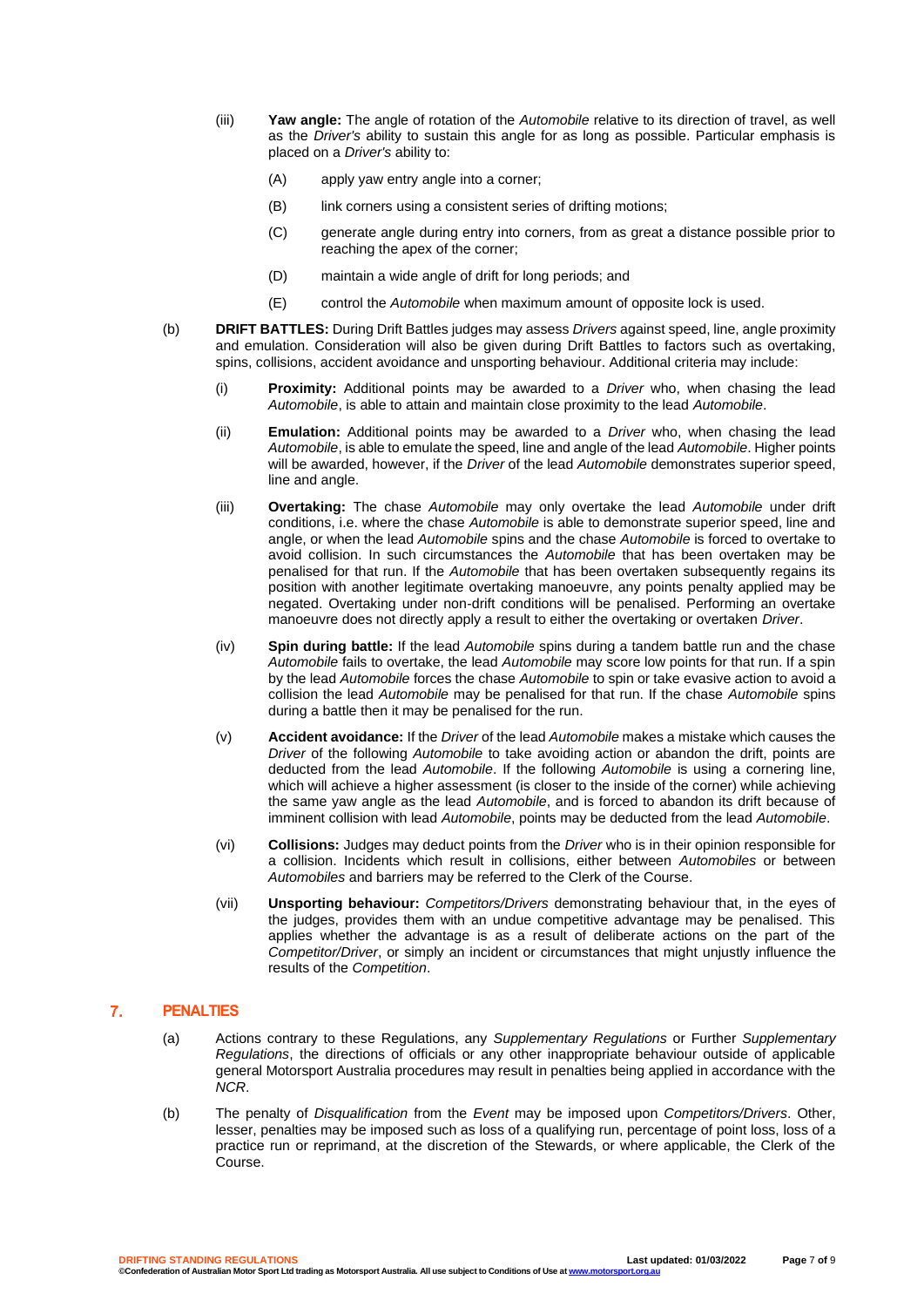#### 8. **COMPETITION TIME-OUT**

A specific Drifting Championship, Series or *Event* will be required to detail the regulations and/or requirements for any Competition Time-Out (i.e. Mechanical, Tyre etc.) either in the Championship or Series regulations or in the *Event Supplementary Regulations*. These regulations for a Competition Time-Out may be varied by the Clerk of the Course for each *Event*. If so this must be advised in writing at the drivers' briefing.

# **Section 4: GENERAL REQUIREMENTS OF AUTOMOBILES IN DRIFTING COMPETITIONS**

### **1. ELIGIBLE AUTOMOBILES:**

- (a) *Drifting Events* are generally restricted to series production *Automobiles* with at least 2 seats. The nature of the *Competition* generally renders front-wheel drive and all-wheel drive *Automobiles* unsuitable. Imported *Automobiles*, including left-hand drive, are acceptable, and *Automobiles* need not be road registered.
- (b) A specific Drift Championship, Series or *Event* may apply additional *Automobile* eligibility requirements and/or requilation.
- (c) Each *Automobile* will generally be complete and not subject to damage that has not been repaired or missing complete bodywork components.

#### $2.$ **GENERAL SAFETY REQUIREMENTS:**

- (a) **Each** *Automobile* in a drift event must comply as required with the requirements of Technical Appendix - Schedule A and B of the *Motorsport Australia Manual*.
- (b) **Each** *Driver***, and** *Passenger***,** as a minimum must wear apparel, including a helmet, as required in Technical Appendix - Schedule D for *Speed Events* in the *Motorsport Australia Manual* irrespective of whether the activity is an *Auto Test* or *Speed Event*.

**NOTE: An** *Automobile* **modified to suit Motorsport Australia safety and regulatory requirements may no longer be compliant for Road Registration under the relevant authorities. It is the sole responsibility of the** *Driver* **to ensure that the** *Automobile* **they are driving on the road is compliant with any relevant authority requirements.** 

- (c) Each *Automobile* in a *Drifting Speed Event* must be fitted with a fire extinguisher as required for a *Speed Event* in Technical Appendix - Schedule H of the *Motorsport Australia Manual*.
- (d) Each *Automobile* interior must be free from loose or unsecured items.
- (e) A specific Drift Championship, Series or *Event* may apply additional *Automobile* or *Driver* safety requirements and/or regulations.

#### $3.$ **FUEL**

Each *Competitor* must only use Commercial Fuel as defined in Technical Appendix - Schedule G of the *Motorsport Australia Manual*.

#### **MOTORSPORT AUSTRALIA AUTOMOBILE LOG BOOK** 4.

Each *Automobile* in a State Level or above *Drifting Competition* must have a Motorsport Australia Automobile Log Book in accordance with Technical Appendix - Schedule L of the *Motorsport Australia Manual,* save for a road registered *Automobile* and unless otherwise approved by *Motorsport Australia*.

#### $5.$ **SAFETY CAGE STRUCTURE**

- (a) Each *Automobile* in a State Championship and above level *Speed Event* must be fitted with a minimum of a Type 3 Safety Cage Structure that incorporates, as a minimum, the following in accordance with Technical Appendix - Schedule J of the *Motorsport Australia Manual:*
	- (i) More than a single door bar on each side of the *Automobile*.
- (b) Each *Automobile* in a *Speed Event* must be fitted with a minimum of a Type 2 Safety Cage in accordance with Technical Appendix - Schedule J of the *Motorsport Australia Manual*.